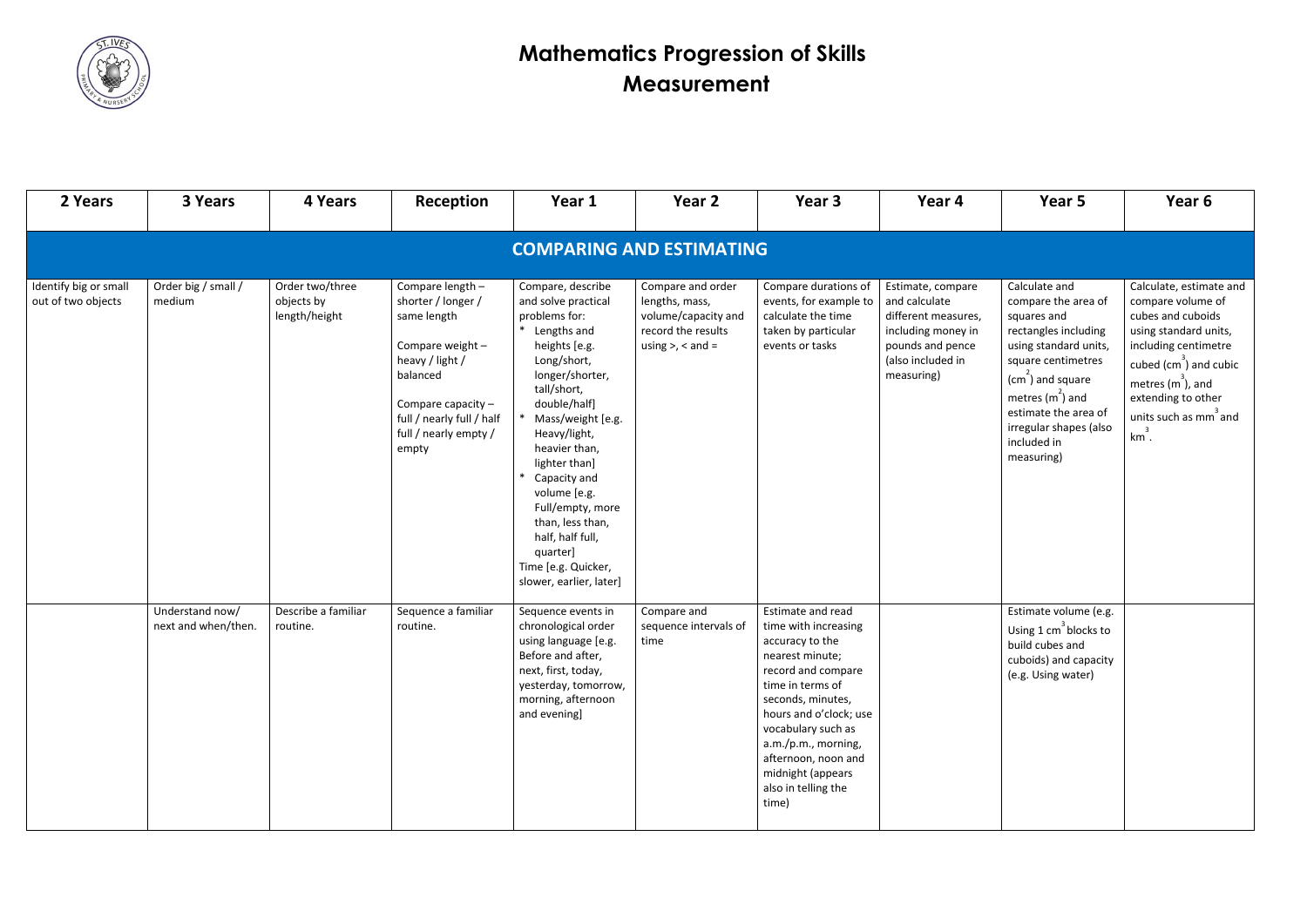

| 2 Years                          | 3 Years                                                 | 4 Years                   | <b>Reception</b>                                                                                                                   | Year 1                                                                                                                                                  | Year 2                                                                                                                                                                                                                                                                                           | Year 3                                                                                                              | Year 4                                                                                                                                | Year 5                                                                                                                                                        | Year 6                                                                                                                                                                                                   |  |
|----------------------------------|---------------------------------------------------------|---------------------------|------------------------------------------------------------------------------------------------------------------------------------|---------------------------------------------------------------------------------------------------------------------------------------------------------|--------------------------------------------------------------------------------------------------------------------------------------------------------------------------------------------------------------------------------------------------------------------------------------------------|---------------------------------------------------------------------------------------------------------------------|---------------------------------------------------------------------------------------------------------------------------------------|---------------------------------------------------------------------------------------------------------------------------------------------------------------|----------------------------------------------------------------------------------------------------------------------------------------------------------------------------------------------------------|--|
| <b>MEASURING AND CALCULATING</b> |                                                         |                           |                                                                                                                                    |                                                                                                                                                         |                                                                                                                                                                                                                                                                                                  |                                                                                                                     |                                                                                                                                       |                                                                                                                                                               |                                                                                                                                                                                                          |  |
|                                  |                                                         |                           | Measure and order<br>length / capacity /<br>height                                                                                 | Measure and begin to<br>record the following:<br>* Lengths and<br>heights<br>Mass/weight<br>Capacity and<br>volume<br>Time (hours,<br>minutes, seconds) | Choose and use<br>appropriate standard<br>units to estimate and<br>measure<br>length/height in any<br>direction (m/cm);<br>mass $(kg/g)$ ;<br>temperature (°c);<br>capacity (litres/ml) to<br>the nearest<br>appropriate unit,<br>using rulers, scales,<br>thermometers and<br>measuring vessels | Measure, compare,<br>add and subtract:<br>lengths (m/cm/mm);<br>mass $(kg/g)$ ;<br>volume/capacity<br>$\frac{1}{m}$ | Estimate, compare<br>and calculate<br>different measures,<br>including money in<br>pounds and pence<br>(appears also in<br>comparing) | Use all four<br>operations to solve<br>problems involving<br>measure (e.g. Length,<br>mass, volume, money)<br>using decimal<br>notation including<br>scaling. | Solve problems<br>involving the<br>calculation and<br>conversion of units of<br>measure, using decimal<br>notation up to three<br>decimal places where<br>appropriate<br>(appears also in<br>converting) |  |
|                                  |                                                         |                           |                                                                                                                                    |                                                                                                                                                         |                                                                                                                                                                                                                                                                                                  | Measure the<br>perimeter of simple 2-<br>D shapes                                                                   | Measure and<br>calculate the<br>perimeter of a<br>rectilinear figure<br>(including squares) in<br>centimetres and<br>metres           | Measure and<br>calculate the<br>perimeter of<br>composite rectilinear<br>shapes in centimetres<br>and metres                                                  | Recognise that shapes<br>with the same areas<br>can have different<br>perimeters and vice<br>versa                                                                                                       |  |
|                                  | Become aware of<br>using money to buy<br>things in play | Recognise 1p, 2p<br>coins | Recognise 1p, 2p, 5p,<br>10p coins                                                                                                 | Recognise and know<br>the value of different<br>denominations of<br>coins and notes. Begin<br>to use symbols for<br>pounds (£) and pence<br>(p).        | Recognise and use<br>symbols for pounds<br>$(f)$ and pence $(p)$ ;<br>combine amounts to<br>make a particular<br>value                                                                                                                                                                           | Add and subtract<br>amounts of money to<br>give change, using<br>both £ and p in<br>practical contexts              |                                                                                                                                       |                                                                                                                                                               | Calculate, estimate and<br>compare volume of<br>cubes and cuboids<br>using standard units,<br>including cubic<br>centimetres (cm3) and<br>cubic metres (m3), and<br>extending to other<br>units          |  |
|                                  |                                                         |                           | Begin to find different<br>combinations of coins<br>that equal the same<br>amounts of money,<br>e.g. $1+1+1+1/2+2/$<br>$2 + 1 + 1$ | Find different<br>combinations of coins<br>that equal the same<br>amounts of money                                                                      | Confidently find<br>different<br>combinations of coins<br>that equal the same<br>amounts of money                                                                                                                                                                                                |                                                                                                                     |                                                                                                                                       |                                                                                                                                                               |                                                                                                                                                                                                          |  |
|                                  |                                                         |                           |                                                                                                                                    | Solve simple problems<br>in a practical context<br>involving addition and<br>subtraction of money<br>of the same unit.                                  | Solve simple<br>problems in a<br>practical context<br>involving addition and<br>subtraction of money<br>of the same unit,<br>including giving<br>change                                                                                                                                          |                                                                                                                     |                                                                                                                                       |                                                                                                                                                               |                                                                                                                                                                                                          |  |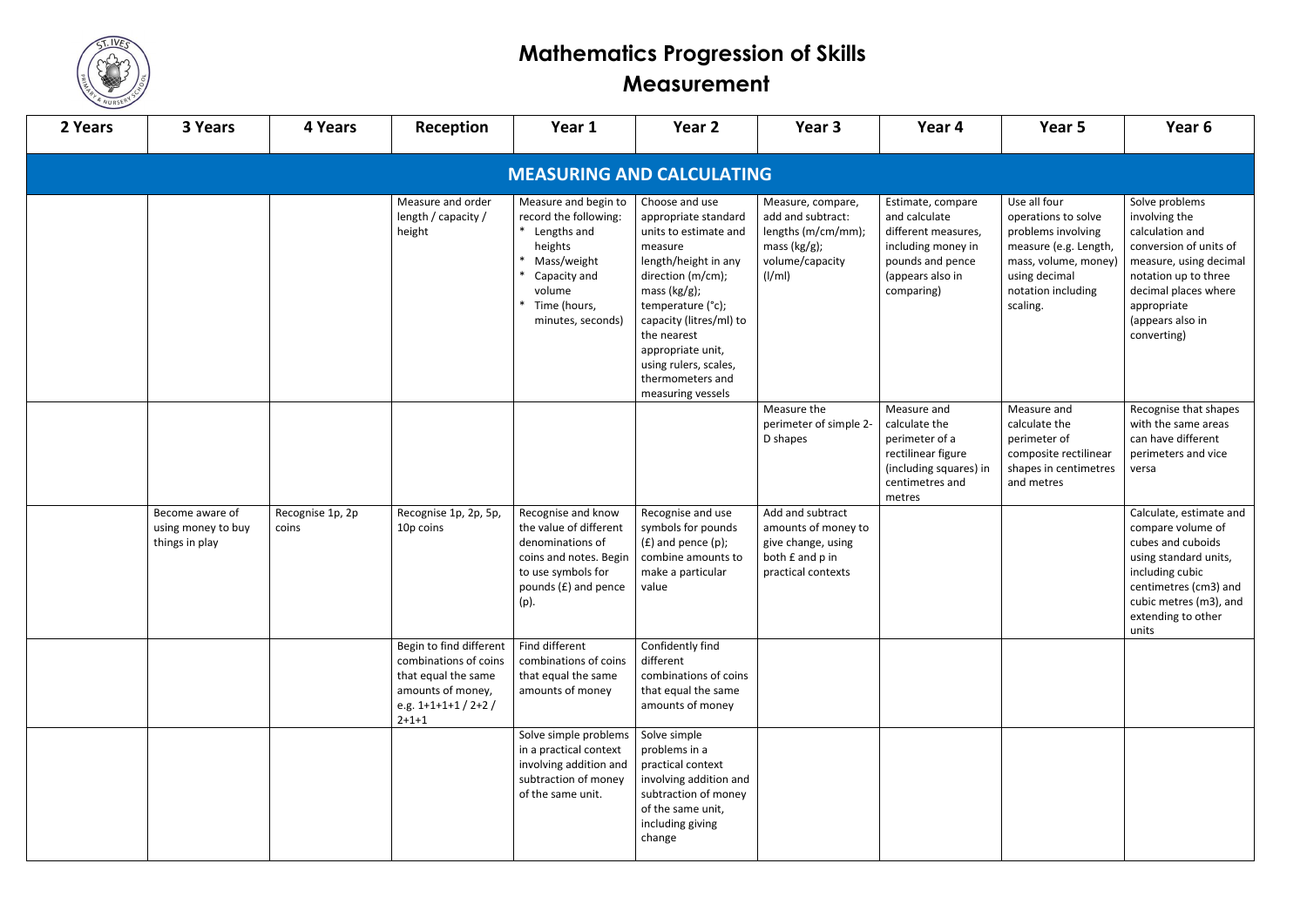

| $\overline{\phantom{0}}$<br>2 Years          | 3 Years | 4 Years | Reception | Year 1 | Year 2 | Year 3 | Year 4                                                        | Year 5                                                                                                                                                                                                                                                                                                                                                                                       | Year 6                                                                                                                                                                                                                                                              |  |
|----------------------------------------------|---------|---------|-----------|--------|--------|--------|---------------------------------------------------------------|----------------------------------------------------------------------------------------------------------------------------------------------------------------------------------------------------------------------------------------------------------------------------------------------------------------------------------------------------------------------------------------------|---------------------------------------------------------------------------------------------------------------------------------------------------------------------------------------------------------------------------------------------------------------------|--|
| <b>MEASURING AND CALCULATING (continued)</b> |         |         |           |        |        |        |                                                               |                                                                                                                                                                                                                                                                                                                                                                                              |                                                                                                                                                                                                                                                                     |  |
|                                              |         |         |           |        |        |        | Find the area of<br>rectilinear shapes by<br>counting squares | Calculate and<br>compare the area of<br>squares and<br>rectangles including<br>using standard units,<br>square centimetres<br>$(cm2)$ and square<br>metres $(m2)$ and<br>estimate the area of<br>irregular shapes<br>Recognise and use<br>square numbers and<br>cube numbers, and<br>the notation for<br>squared $\binom{2}{l}$ and cubed<br>(copied from<br>Multiplication and<br>Division) | Calculate the area of<br>parallelograms and<br>triangles                                                                                                                                                                                                            |  |
|                                              |         |         |           |        |        |        |                                                               |                                                                                                                                                                                                                                                                                                                                                                                              | Calculate, estimate and<br>compare volume of<br>cubes and cuboids<br>using standard units,<br>including cubic<br>centimetres $\text{(cm}^3\text{)}$ and<br>cubic metres $(m^3)$ , and<br>extending to other<br>$\vert$ units [e.g. Mm <sup>3</sup> and<br>$km^3$ ]. |  |
|                                              |         |         |           |        |        |        |                                                               |                                                                                                                                                                                                                                                                                                                                                                                              | Recognise when it is<br>possible to use<br>formulae for area and<br>volume of shapes                                                                                                                                                                                |  |